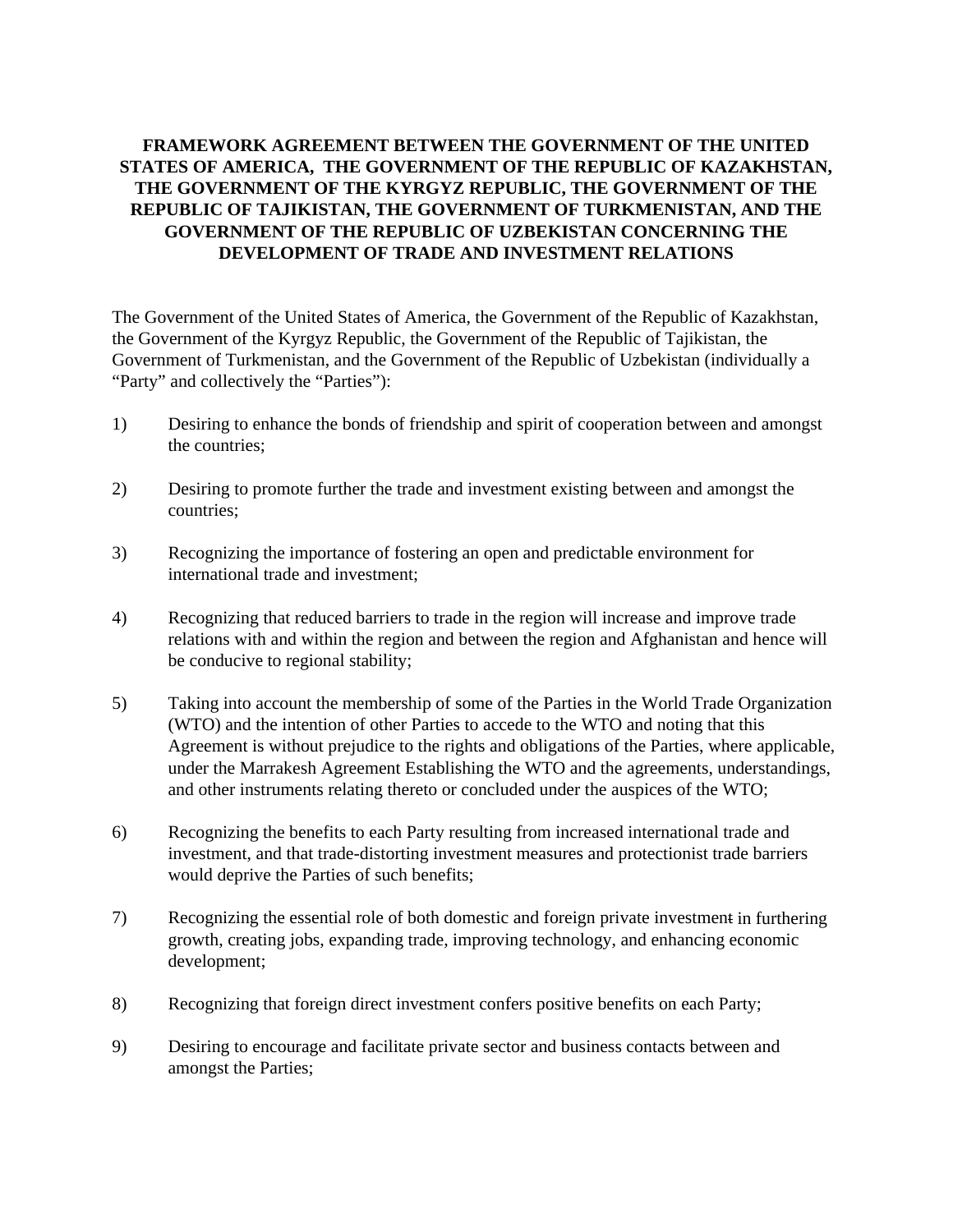- 10) Acknowledging the Agreement on Bilateral Trade Relations and the Bilateral Investment Treaty, both signed on May 19, 1992 between the Government of the United States of America and the Government of the Republic of Kazakhstan; the Agreement on Bilateral Trade Relations signed on May 8, 1992 and the Bilateral Investment Treaty signed on January 19, 1993 between the United States of America and the Government of the Kyrgyz Republic; the Agreement on Bilateral Trade Relations signed on July 1, 1993 between the Government of the United States of America and the Government of the Republic of Tajikistan; the Agreement on Bilateral Trade Relations signed on March 23, 1993 between the Government of the United States of America and the Government of Turkmenistan; the Agreement on Bilateral Trade Relations signed November 5, 1993, between the Government of the United States of America and the Government of Uzbekistan;
- 11) Noting that this Agreement is without prejudice to the rights and obligations of the Parties under the agreements cited in paragraph 10 of this preamble;
- 12) Recognizing the increased importance of services in the Central Asian economies and in relations between and amongst the Parties;
- 13) Taking into account the need to eliminate non-tariff barriers in order to facilitate greater access to the markets of the Parties and the mutual benefits thereof;
- 14) Recognizing the importance of providing adequate and effective protection and enforcement of intellectual property rights and of membership in and adherence to intellectual property rights conventions;
- 15) Recognizing the importance of providing adequate and effective protection and enforcement of worker rights in accordance with each Party's own labor laws and of improving the observance of internationally recognized core labor standards;
- 16) Desiring to ensure that trade and environmental policies are mutually supportive in the furtherance of sustainable development;
- 17) Desiring that this Framework Agreement reinforce the multilateral trading system by strengthening efforts of WTO members to complete successfully the Doha Development Agenda; and
- 18) Considering that it would be in the respective interests of the Parties to establish a mechanism between the Parties for encouraging the liberalization of trade and investment between and amongst them, including through the Central Asian Cooperation Organization.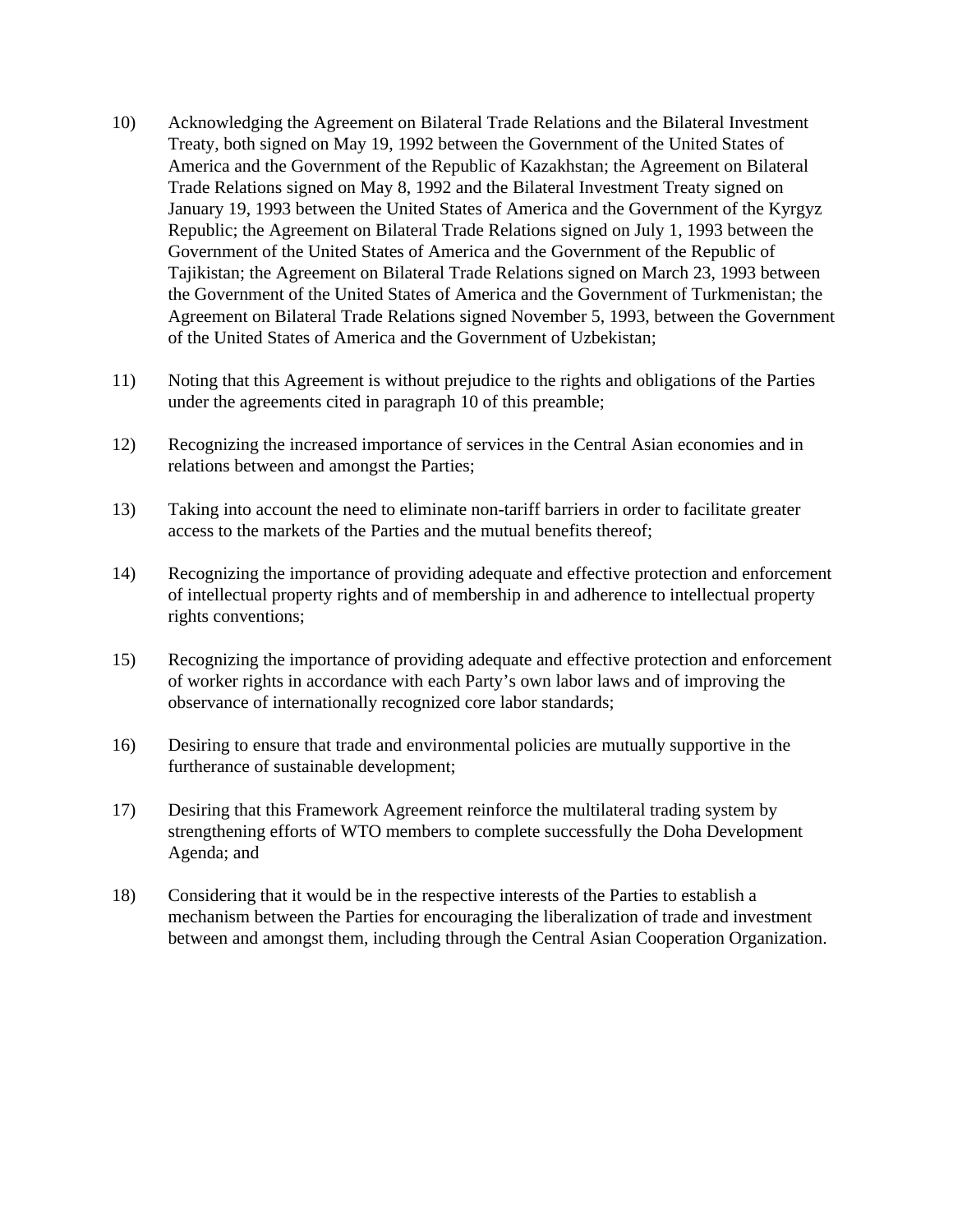To this end, the Parties agree as follows:

# ARTICLE ONE

The Parties affirm their desire to promote an attractive investment climate and expand trade in products and services consistent with the terms of this Agreement. The Parties shall take appropriate measures to encourage and facilitate the exchange of goods and services and to secure favorable conditions for long-term development and diversification of trade between and amongst the Parties.

# ARTICLE TWO

The Parties shall establish a United States-Central Asian Council on Trade and Investment ("the Council"), which shall be composed of representatives of the Parties. The side of each Central Asian republic will be chaired by the Deputy Prime Minister or Minister responsible for trade and investment issues; the Government of Kazakhstan has specified that the Ministry of Industry and Trade will be its lead agency. The U.S. side will be chaired by the Office of the U.S. Trade Representative ("USTR"). Officials of other government entities of the Parties may take part as needed. The Council will meet at least once a year and at such times and locations as agreed by the Parties.

### ARTICLE THREE

The objectives of the Council are as follows:

- 1. To monitor trade and investment relations, to identify opportunities for expanding trade and investment, and to identify issues relevant to trade or investment, such as intellectual property, labor, or environmental issues that may be appropriate for negotiation in an appropriate forum.
- 2. To hold consultations on trade and investment matters not arising under the relevant Bilateral Investment Treaties of interest to the Parties.
- 3. To identify and work toward the removal of impediments to trade and investment flows amongst the Parties and with Afghanistan.
- 4. To seek the advice of the private sector, where appropriate, in their respective countries on matters related to the work of the Council.

#### ARTICLE FOUR

Any Party may raise for consultation any trade matter or any investment matter not arising under the relevant Bilateral Investment Treaty between or amongst the Parties. Requests for consultation shall be accompanied by a written explanation of the subject to be discussed and consultations shall be held within 30 days of receipt of the request, unless the requesting Party agrees to a later date. Each Party shall endeavor to provide for an opportunity for consultations before taking action that could affect adversely the trade or investment interests of the other Parties.